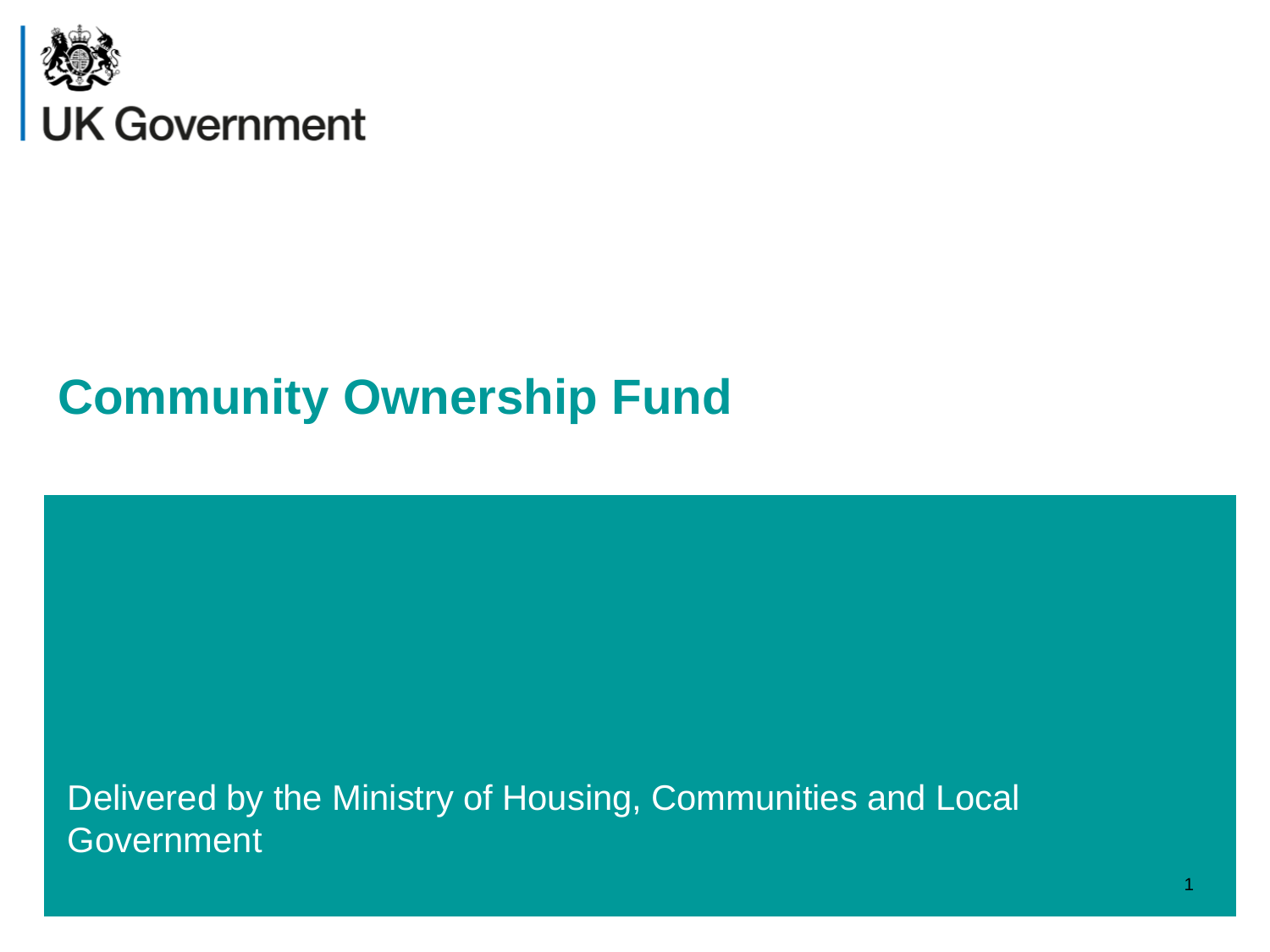



- As the Chancellor made clear at the Spring Budget, the **UK Government is committed to levelling up across the whole of the United Kingdom** to ensure that no community is left behind, particularly as we recover from the Covid-19 pandemic.
- **The Community Ownership Fund forms part of the package of UK wide levelling up interventions**, helping to support recovery, build opportunity and empower communities to improve their local places.
- **The fund will ensure that communities can support and continue benefitting from community assets, amenities and facilities of value to them now and for future generations.**
- **This will involve the UK Government working more directly with local partners and communities across England, Wales, Scotland and Northern Ireland**, who are best placed to understand and meet the needs of local people and places.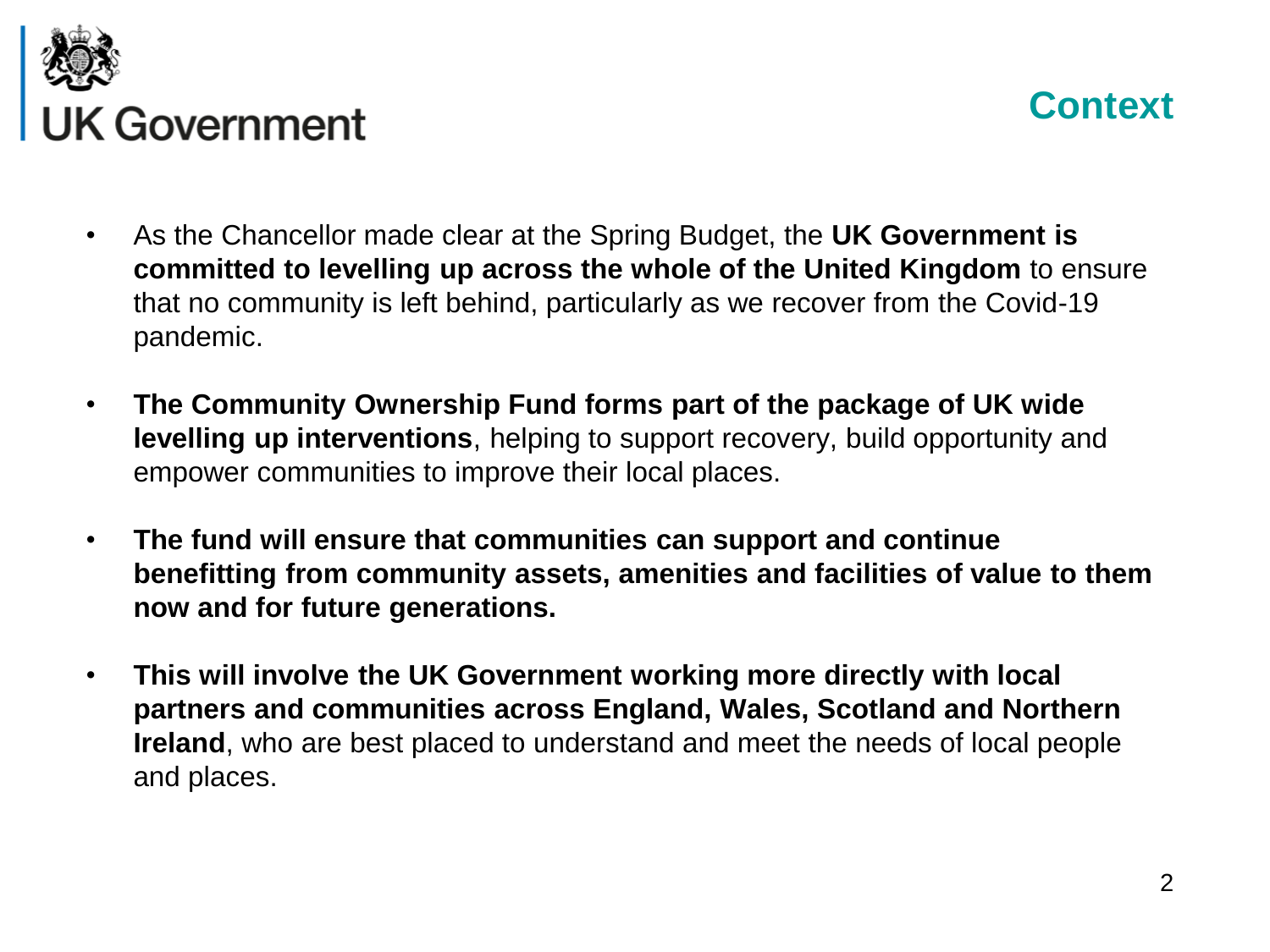

## **Community Ownership Fund: Overview**

- **The Community Ownership Fund delivers** on the 2019 UK Government manifesto commitment to support community groups to protect and take over local assets of community value.
- The fund will provide **financial support to communities across the UK to take ownership of assets, amenities and facilities at risk of being lost** but have value for the local people and place**.**
- This represents a direct investment in communities across the country, to **improve local places** and **strengthen the social infrastructure** that brings people together, strengthens pride in place and helps communities flourish.
- **A total sum of £150 million** will be spread across multiple bidding rounds covering a period of four **years from 20201-2025.**
- The fund will invest in **sustainable projects** where community ownership of the asset or amenity makes the **biggest difference to the local place**, advancing the **social wellbeing and interests of the community.**
- **Voluntary and community organisations across all four nations will be eligible** to bid for match funding to save community assets and amenities and run them for the benefit of the local community.
- 3 • **Up to £250k matched-funding** to help communities buy, take over or renovate physical community assets at risk of loss. In exceptional cases, **up to £1m matched-funding** will be available to help establish a community-owned sports club or help buy a sports grounds at risk of being lost without community intervention.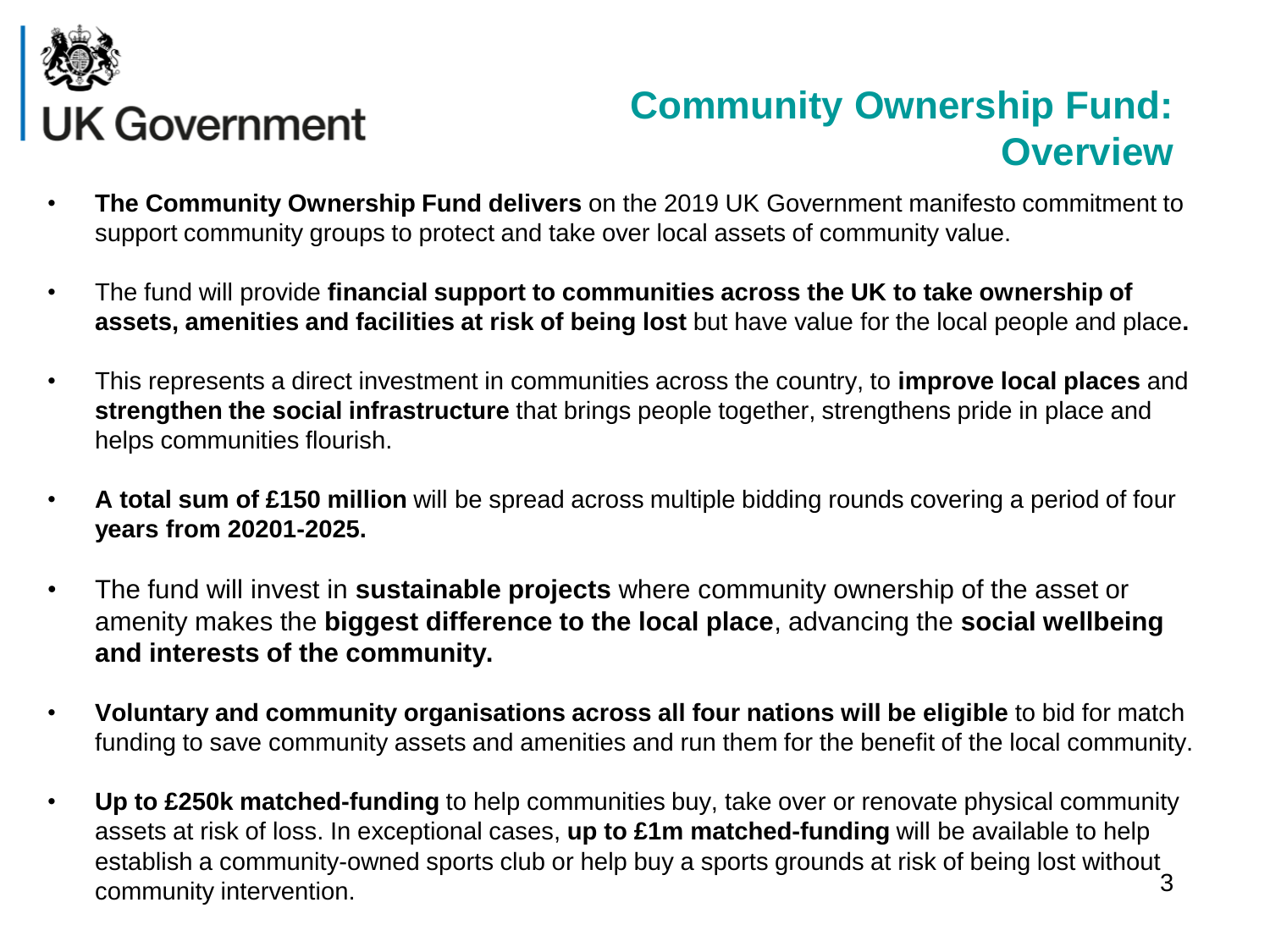

### **Community Ownership Fund: Investment Priorities**

### **The Community Ownership Fund will aim to:**

- Provide targeted investment for communities to save community assets that would otherwise be lost
- Strengthen capacity and capability in communities to support them to shape their places and develop sustainable community businesses
- Empower communities in left behind places to level up
- Strengthen direct links between places across the UK and the UK Government

#### **We will invest in projects that deliver against** *all* **of the following outcomes:**

- Protect a community asset or amenity that is at risk and preserve its community value
- Develop a sustainable operating model to secure the long-term future of the community asset in community ownership
- Increase the use of community assets and improve access to local services or amenities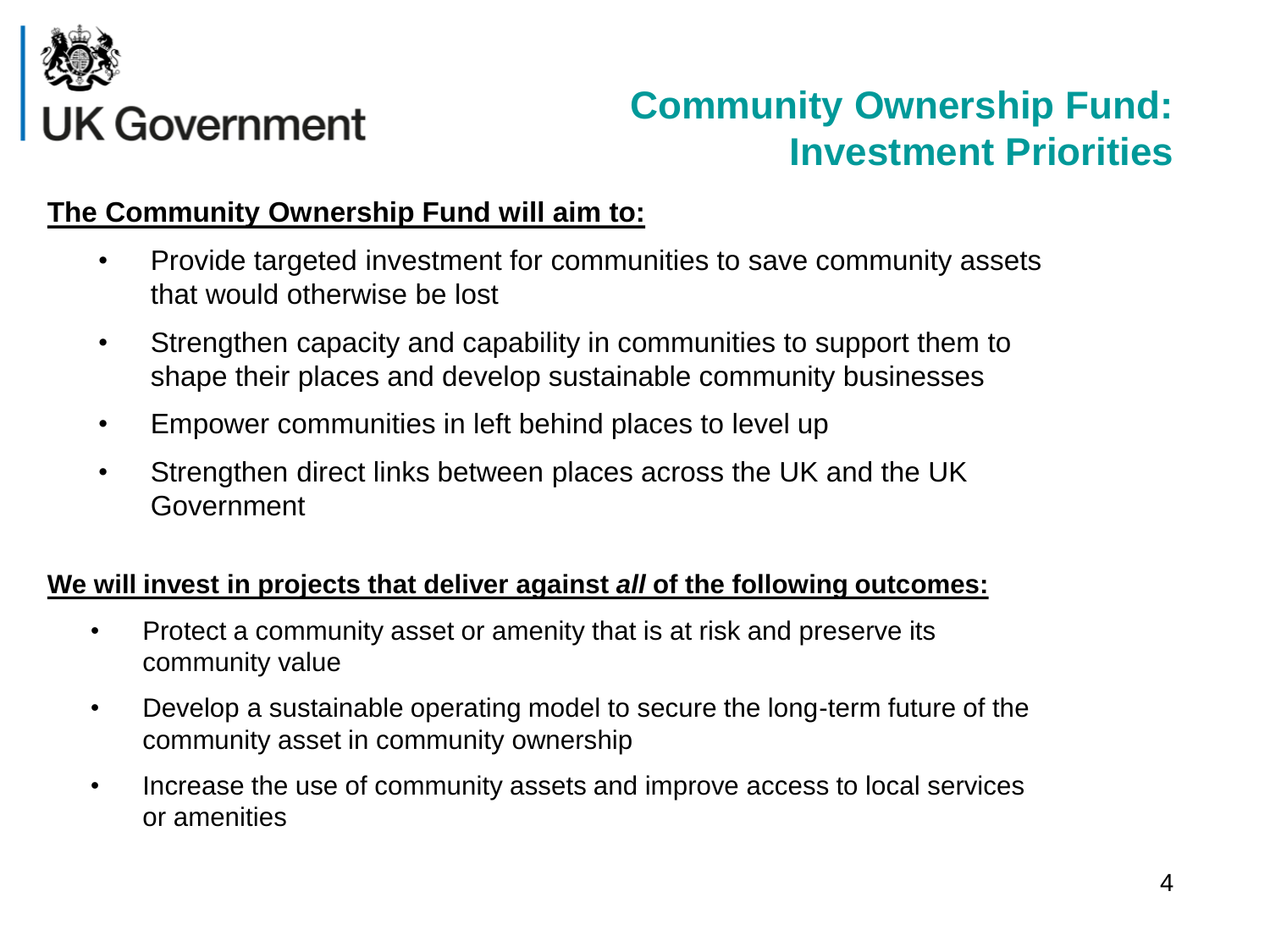

## **Community Ownership Fund: Funding Available**

- **Communities will be able to bid for up to £250k matched-funding** to help them buy, take over or renovate physical community assets at risk, to be run as community-owned businesses.
- **Bidders will also be able to apply for some revenue funding** to help with the associated revenue costs of taking an asset into community ownership.
- **In exceptional cases, up to £1m matched-funding will be available** to help establish a community-owned sports club or help buy a sports grounds at risk of being lost without community intervention.
- **We are committed to providing fair opportunities to access funding through the Community Ownership Fund across the UK.** A minimum target of spending in line with per-capita allocations has been set in Scotland, Wales and Northern Ireland to ensure a fair spread of funding across the country.
- **A total sum of £150 million** will be spread across multiple bidding rounds covering a period of four years.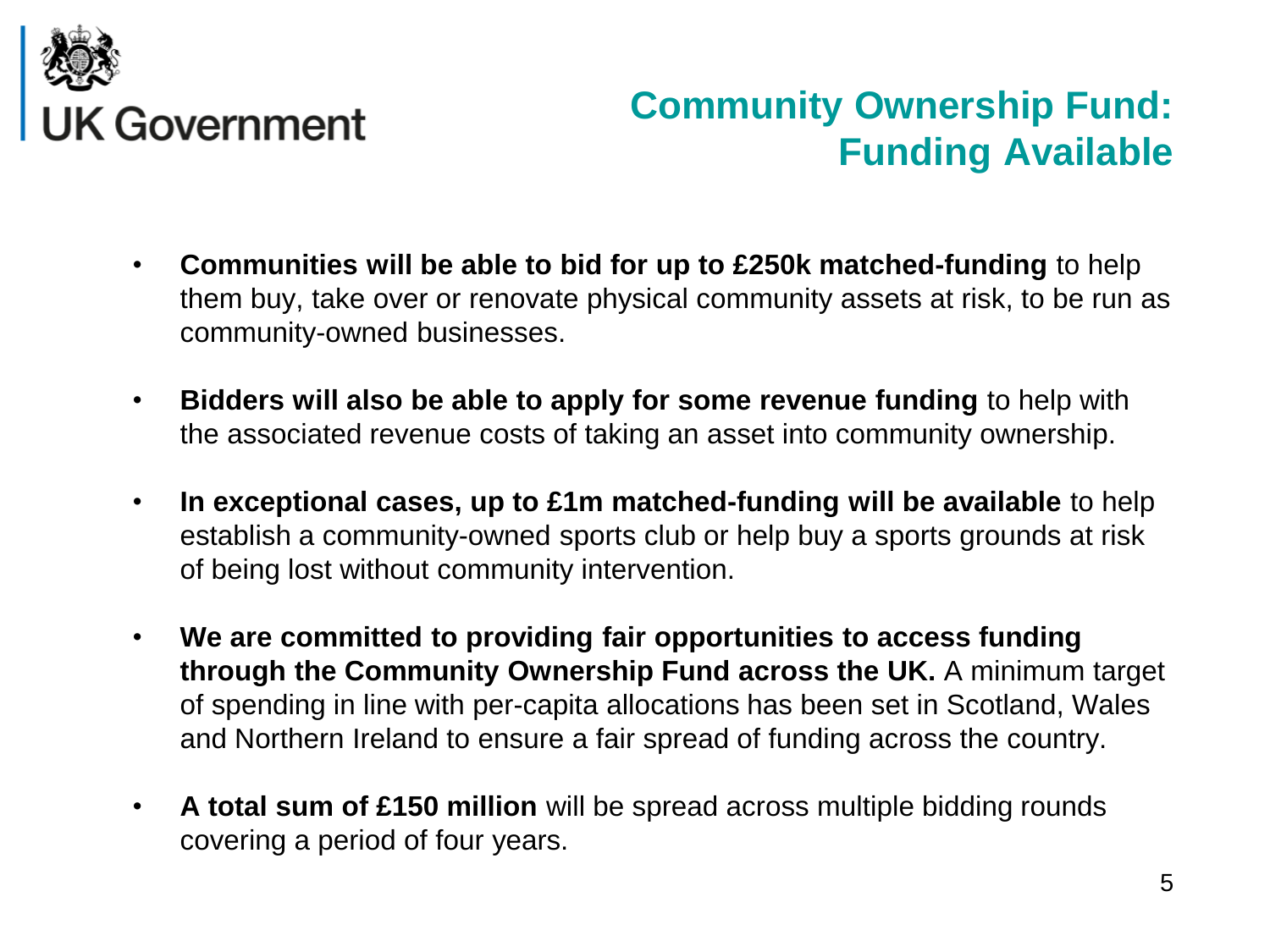

## **Community Ownership Fund: Bidding Rounds**

### **The fund will run over four years (until 2024/2025) and will have multiple bidding rounds.**

- The first bidding round will be fairly short and most suited to community groups who will be ready to access capital grant funding to take over assets in the next year and be able to provide a full business plan for the ownership of the asset.
- The Government will learn from the first bidding round and amend the criteria as necessary to ensure that the Fund has the reach and impact intended to support communities.
- There will be numerous opportunities for groups in future bidding rounds if they are not ready to bid in the first round. Applicants will have equal opportunity to bring forward bids at these future stages.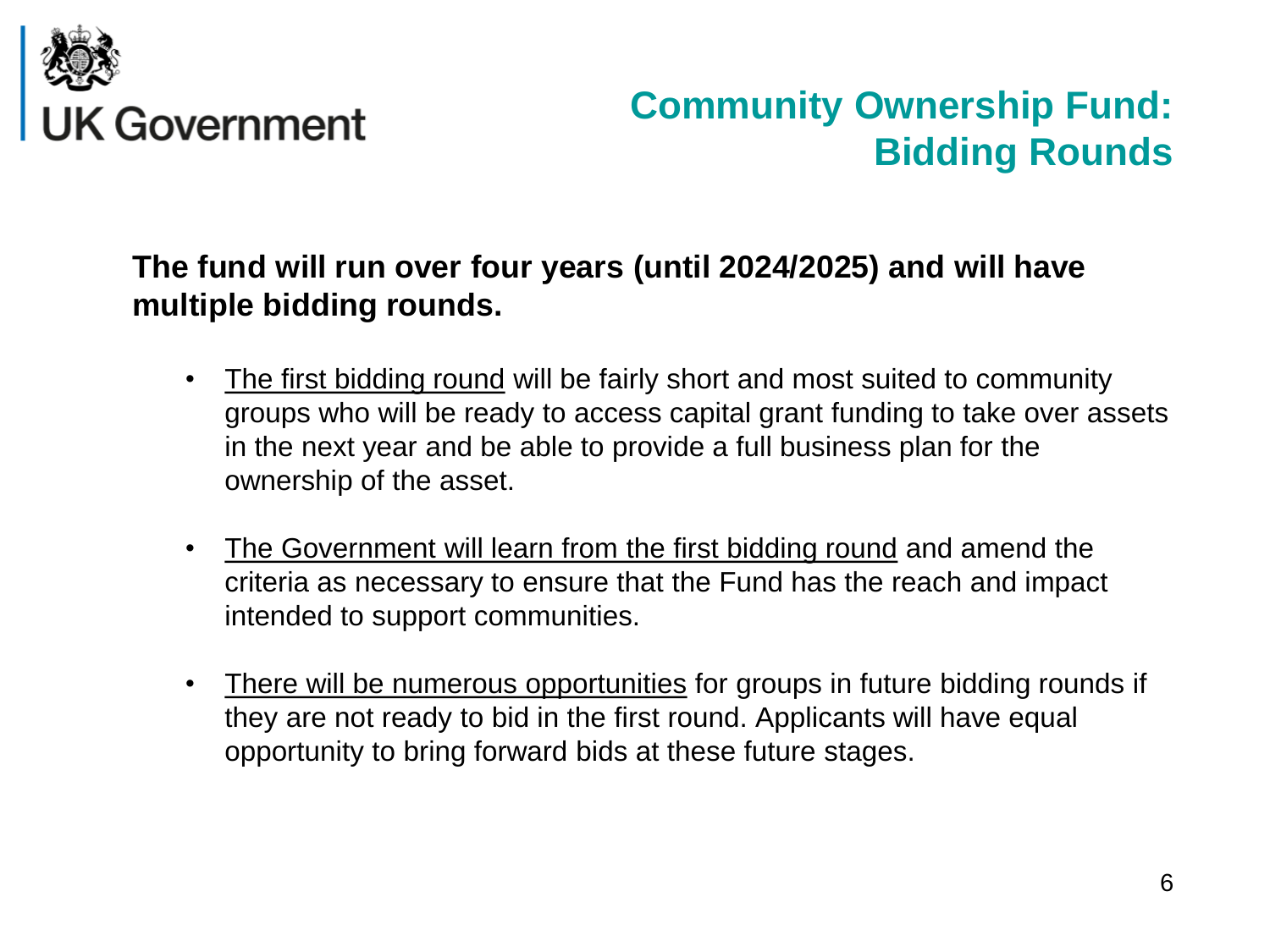

## **Community Ownership Fund: Eligibility and Scope**

- **Communities in all four nations** will be eligible to bid for this fund.
- **Bids should be made by established or newly formed community and voluntary organisations**, with formal governance arrangements and a charitable purpose, social purpose or public benefit.
- **Applicants must demonstrate that the community asset they want to save is at risk of loss**, has community value and use, and can be brought into longterm sustainable community ownership.
- **We will not publish a definitive list of eligible assets** as it is important for communities to set out what matters most to them.
- **Projects should be focused on place-based assets or amenities** such as community centres, sports clubs, cinemas and theatres, music venues, museums, galleries, parks, pubs, post office buildings, and shops.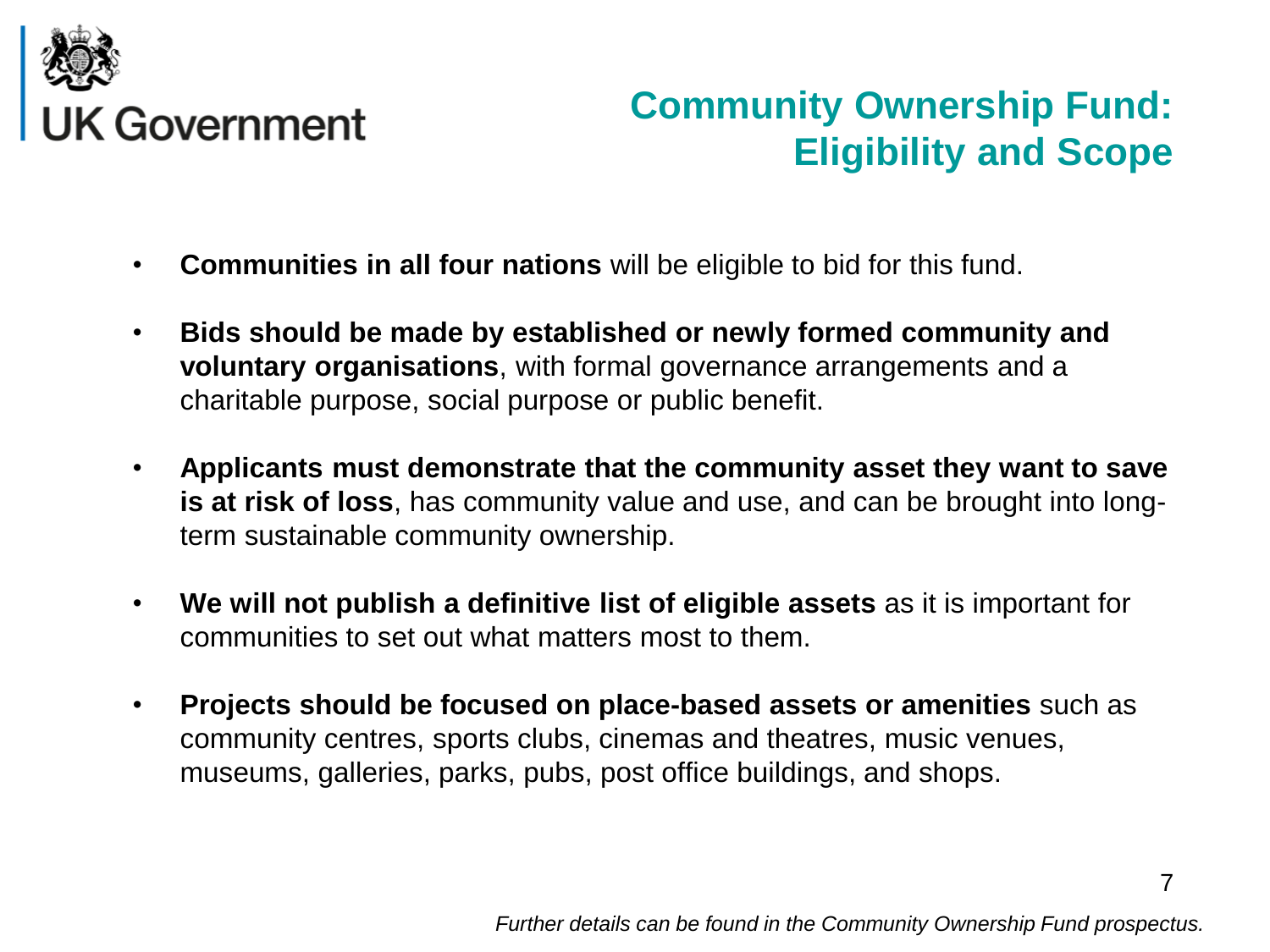

## **Community Ownership Fund: Project Applicants**

- **All bids should be made on the Community Ownership Fund Application Form which can be found online.** Applicants should use the form and guidance document to prepare all information required for their application, prior to submitting via the online portal.
- **The assessment criteria guidance document** will provide you with detailed information on the assessment criteria used and guidance on how to apply the assessment criteria in your application.
- **State Aid & Subsidy Control:** If funding from the Community Ownership Fund is used to provide a subsidy, expenditure must be compliant with the UK's obligations on subsidy control. Guidance on delivering in line with subsidy control can be found on gov.uk.
- **Monitoring and Evaluation:** Successful applicants will be required to report progress quarterly and provide a statement of grant usage audited independently by an accountant for our assurance process. A national programme evaluation strategy will be published in the Autumn.
- **Match-funding:** Applicants will be required to raise other sources of funding, alongside investment from the Community Ownership Fund. Having a range of funders contributing to a project can demonstrate the quality of the project and the support within the community.
- **Excluded projects:** Projects not in scope of the fund are specified within the Community Ownership Fund prospectus which can be found online at .gov.uk .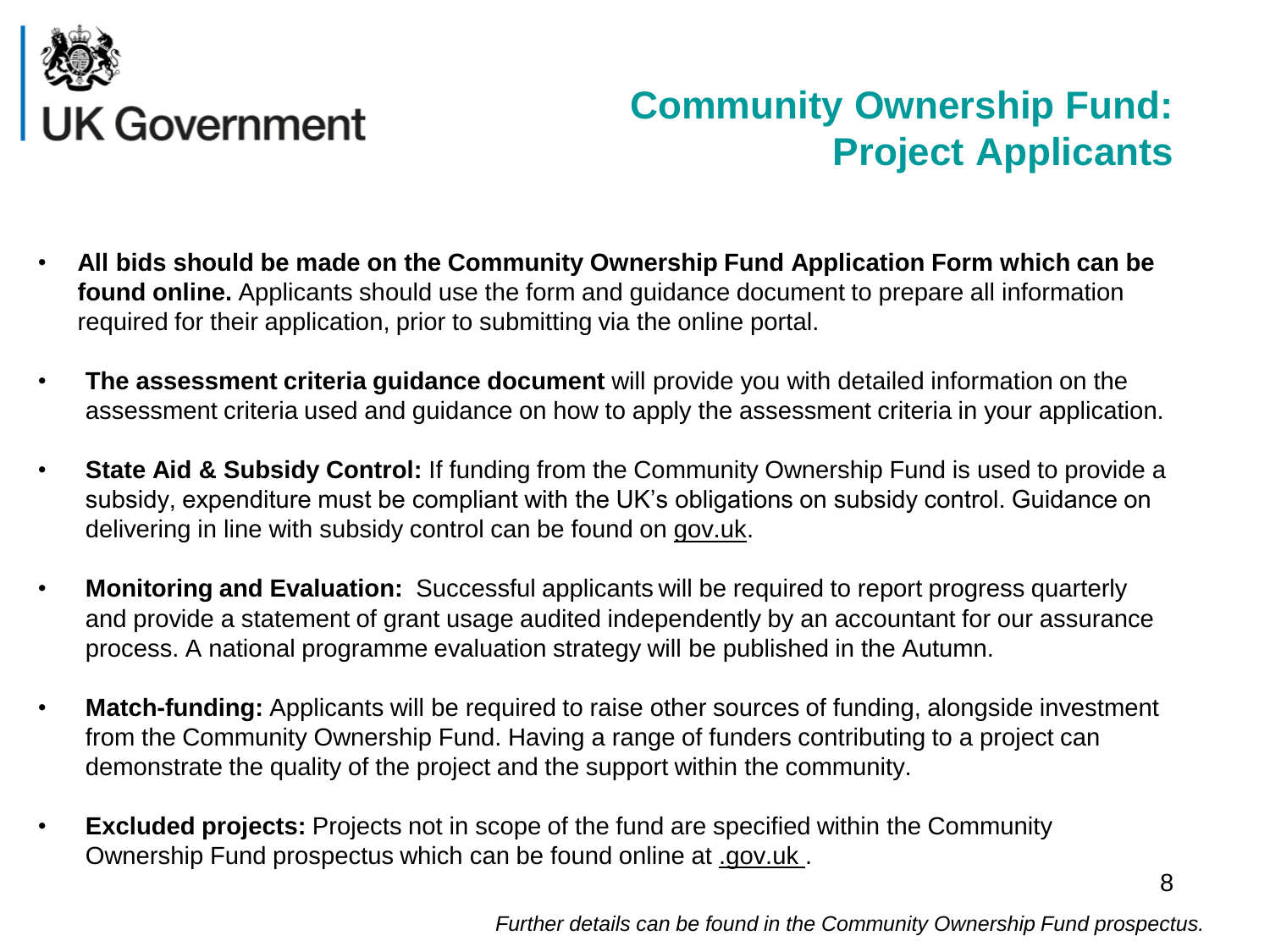

### **Community Ownership Fund: Assessment of Bids**

- **The UK government will assess bids from across the UK against a common assessment framework. Applications will be scored using this framework.**
- The **Fund's assessment criteria is available online**. There is a two-stage assessment process:
	- **1. Gateway criteria:** Projects must pass all three gateway criteria (application forms must also be fully completed).
	- **2. Selection criteria:** Projects will be scored against the following criteria: strategic case (30% weighting), management case (30% weighting), potential to deliver community benefit (30% weighting), added value of the community asset based on community need (10% weighting).
- All bids that pass the initial sift will be scored by the Ministry of Housing, Communities and Local Government (MHCLG) officials against the assessment criteria. MHCLG Ministers will take final funding decisions.
- Full due diligence on the project and applicant will be carried out once applications are submitted and before any funds are released.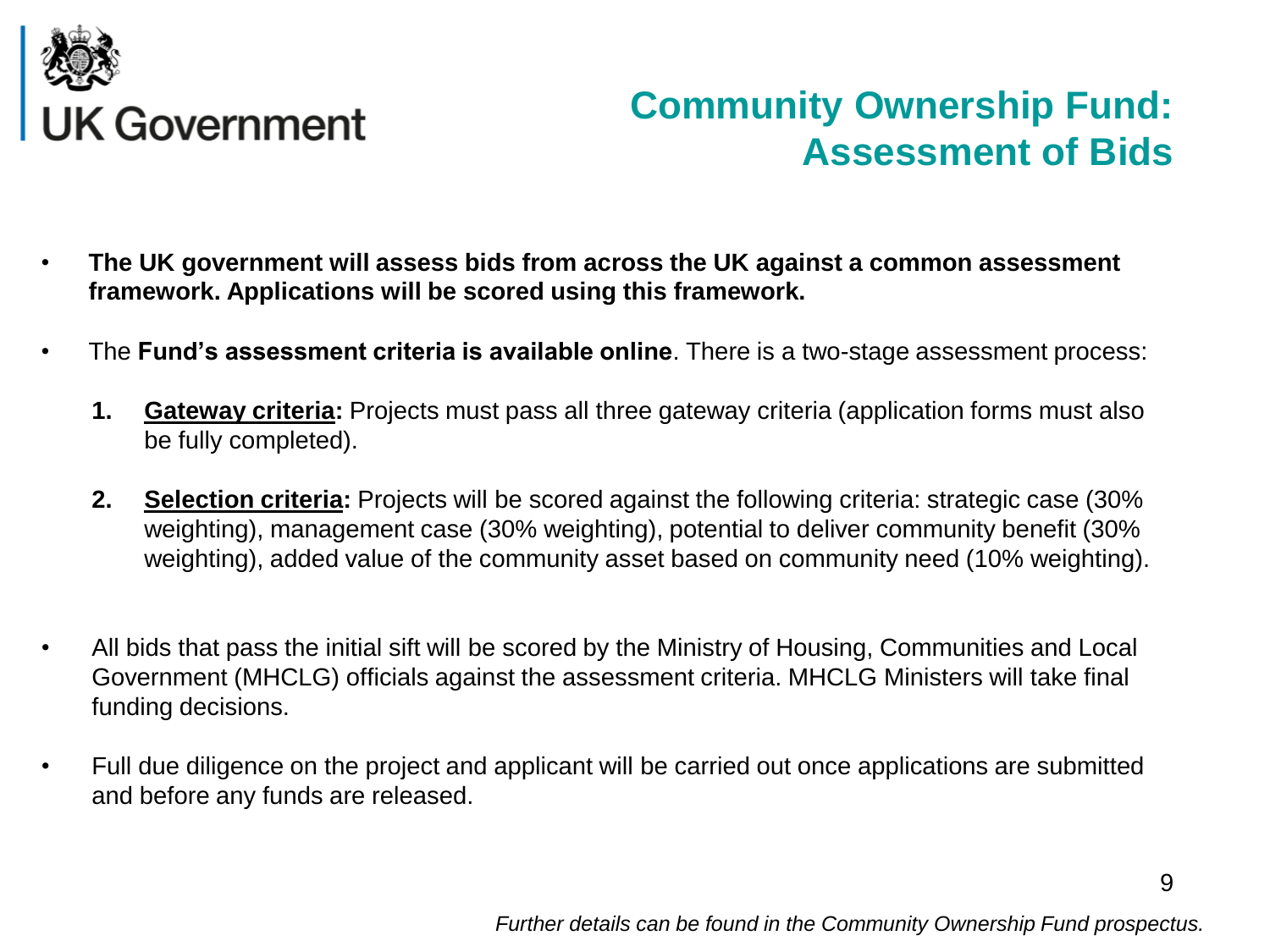

## **Community Ownership Fund: Delivery and Distribution UK-wide**

#### **Scotland, Wales and Northern Ireland**

- **The UK Government has a responsibility to support people, jobs, and communities across the whole of the UK**, particularly in the context of our recovery from the Covid-19 pandemic.
- Through the **UK Internal Market Act 2020**, the UK Government can invest in supporting communities throughout the United Kingdom.
- **The UK Government will deliver the Community Ownership Fund on a UK wide basis** to ensure that all communities across the country will be able to protect valuable local assets today and for future generations.
- **The UK Government intends to work with the devolved administrations** to ensure that the funding is used to best effect and supports communities across the UK.
- **A minimum target of spending** in line with per-capita allocations has been set in Scotland (£12.3m), Wales (£7.1m) and Northern Ireland (£4.3m) to ensure fair opportunities to access funding.
- **Projects will be awarded on the basis of an open competition** and assessment against transparent criteria and a common assessment framework.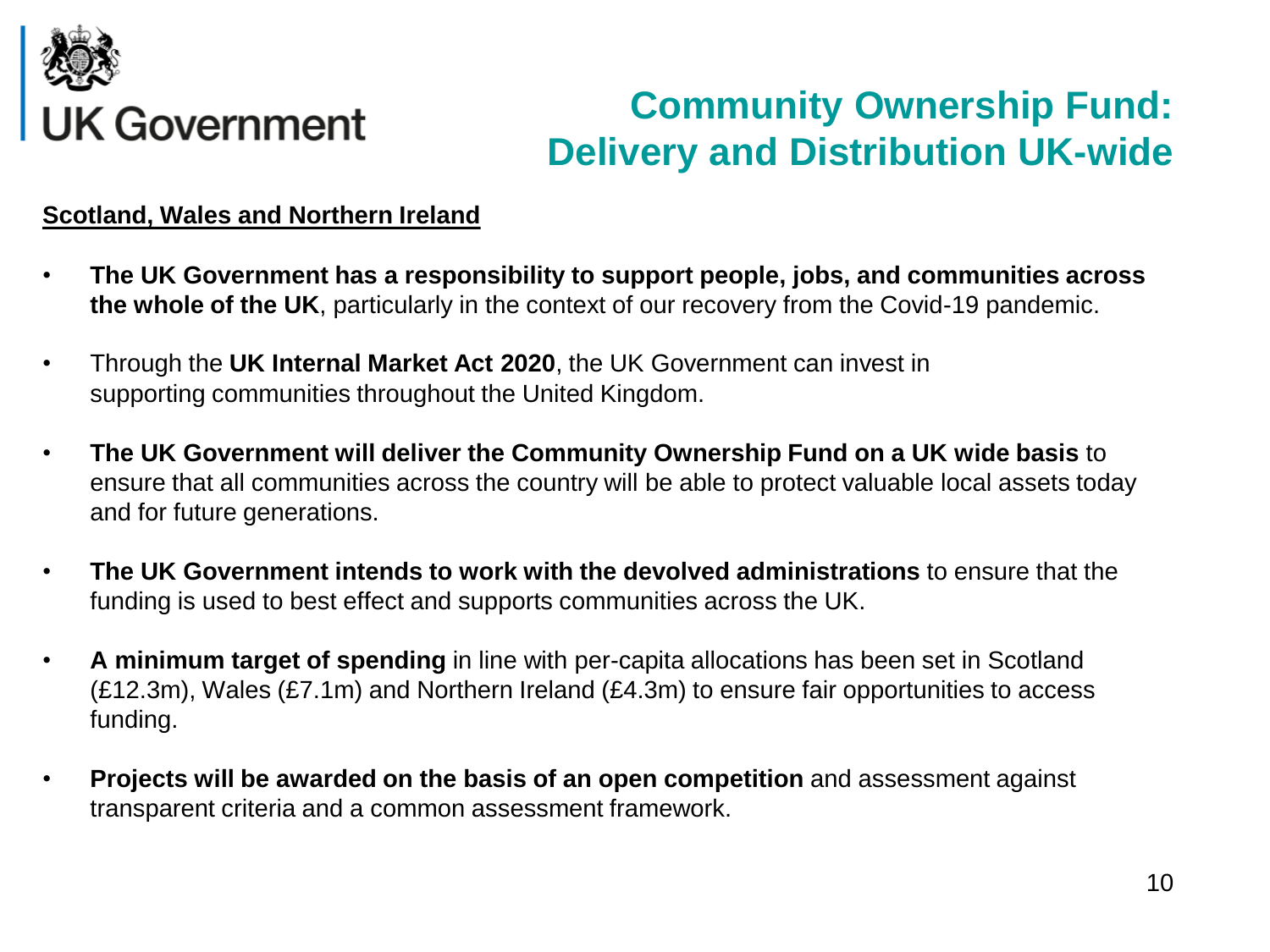

### **Community Ownership Fund: Role of Local Authorities**

- Local authority and town and parish councils are excluded from bidding for the scheme as the purpose of the fund is to support community organisations who are seeking to bring asset at risk of loss into community ownership.
- However, we recognise the important role that local authorities play in enabling and supporting successful community asset ownership, and in ensuring that we reach out to and engage with the right community groups.
- We encourage the whole of local government to raise awareness of the fund amongst their local voluntary and community sector partners and will engage with the sector as part of the communication plan for the fund.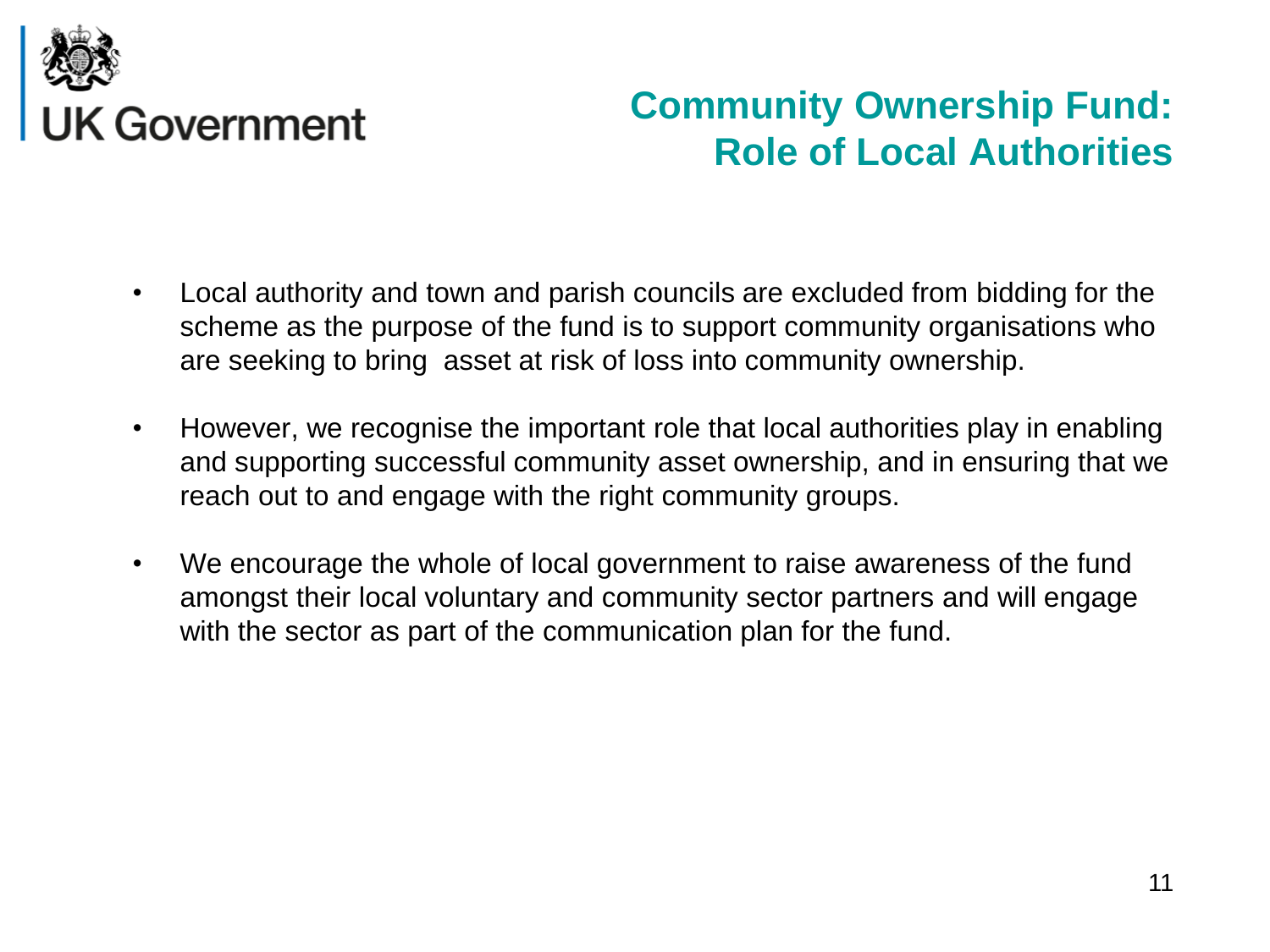

### **Community Ownership Fund: Role of the VCS**

- We also welcome the input of the Volunteer and Community Sector in promoting the fund to communities across the country.
- We know that there are a number of experienced organisations who will also play a role in enabling and supporting successful community asset ownership, and whom groups will be able to turn to for advice and support.
- We also welcome ongoing feedback from the sector on the Fund.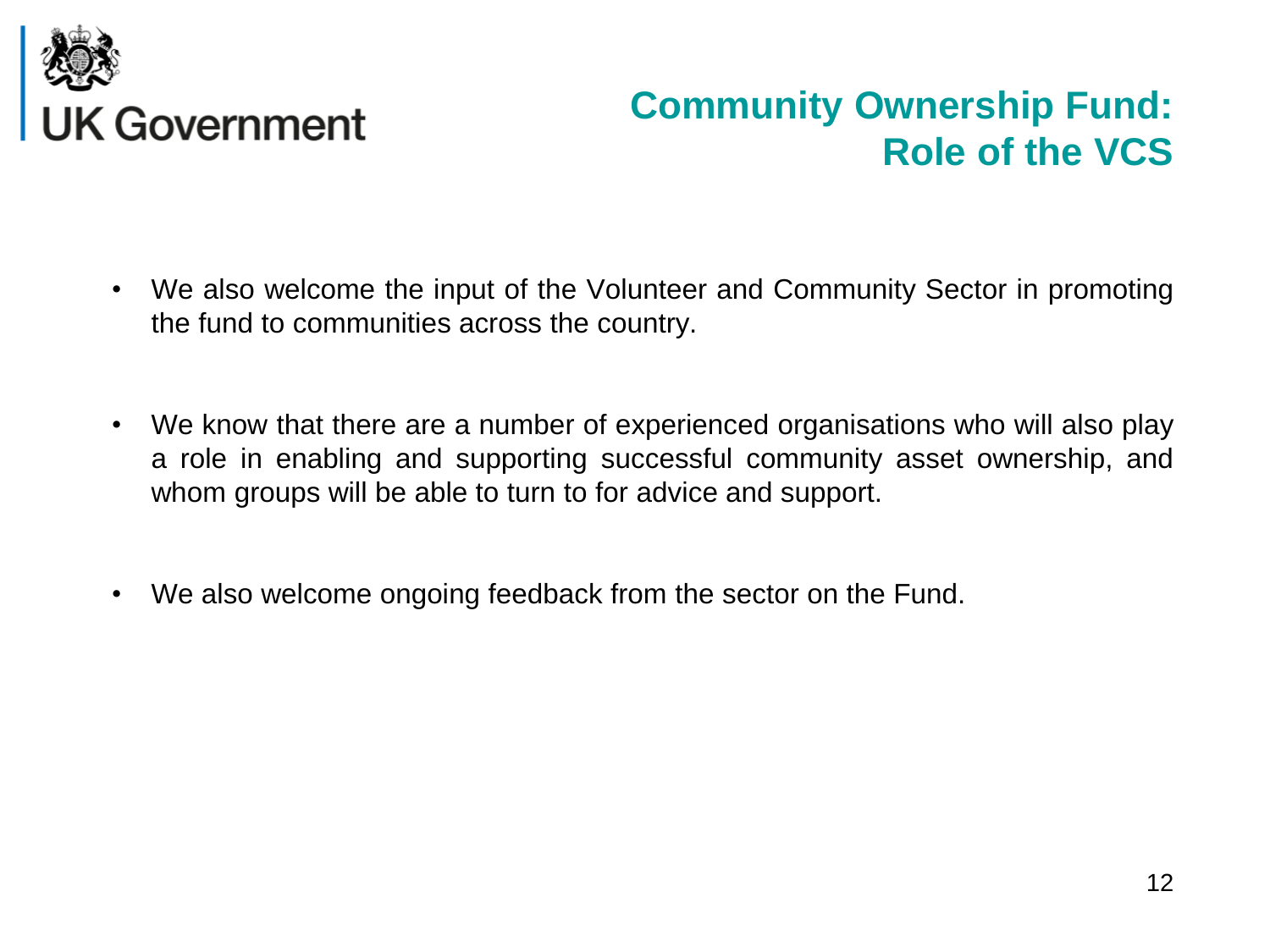

### **Community Ownership Fund: Published Documents**

| <b>Document</b>                          | <b>Description</b>                                                                                                                              |
|------------------------------------------|-------------------------------------------------------------------------------------------------------------------------------------------------|
| <b>Prospectus</b>                        | Provides information on the fund, bidding rounds,<br>eligibility criteria, assessment criteria and decision-<br>making process.                 |
| <b>Application Form</b>                  | Provides detailed information on the assessment<br>criteria used and sets out how to apply the<br>assessment criteria in your application form. |
| Assessment criteria guidance<br>document | A standard form to be used by all applicants to the<br>fund, across the UK.                                                                     |

You can email COF@communities.gov.uk if you are unable to find the answer to your query in these documents, and an MHCLG advisor will be able to help.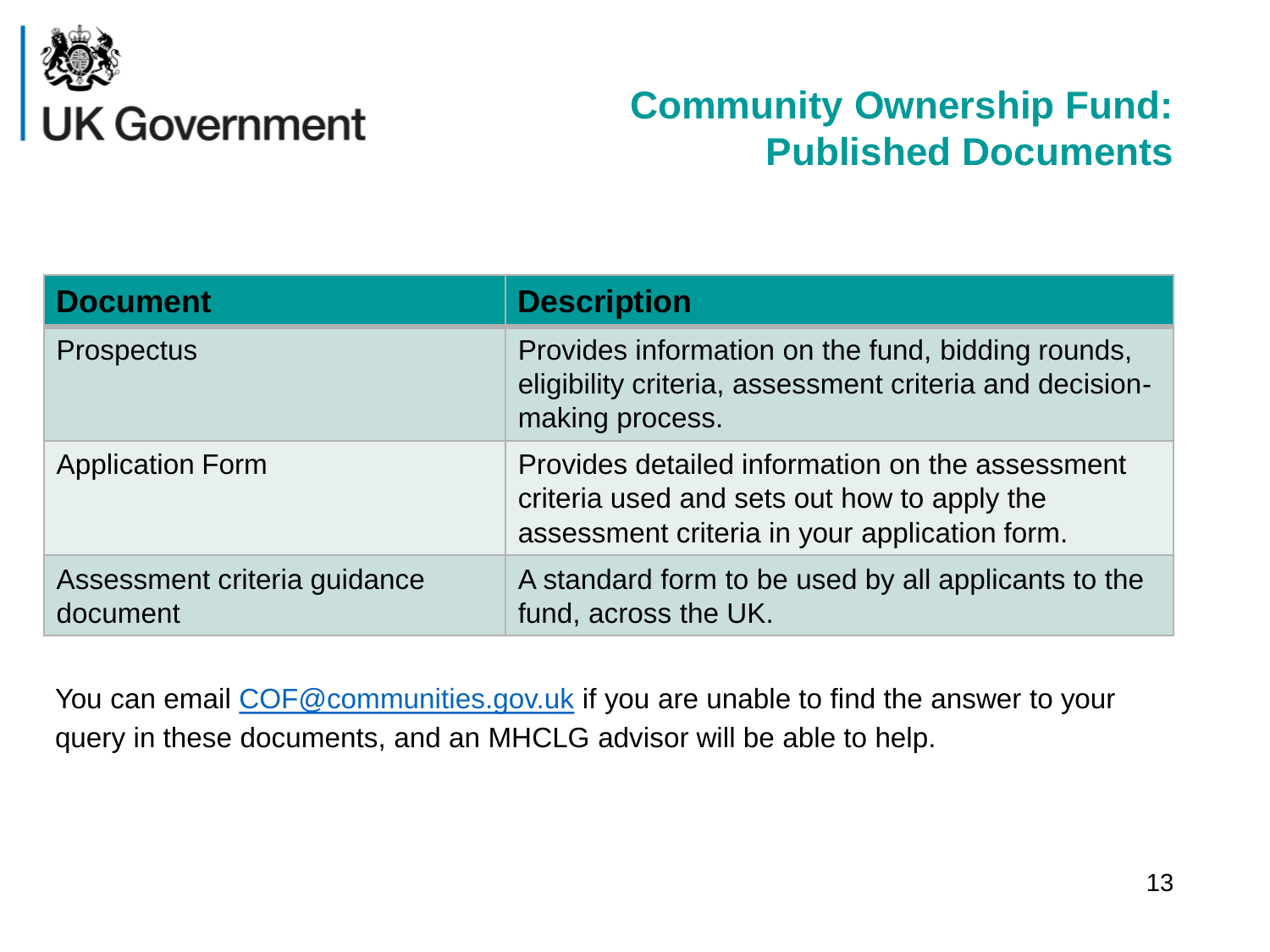

## **Community Ownership Fund: Funding Delivery Timeline**

### **July 2021**

First bidding round for the Community Ownership Fund opens.

### **August 2021**

Applications for the first bidding round must be submitted by 13<sup>th</sup> August 2021.

### **December 2021**

Second bidding round for the Community Ownership Fund opens.

### **May 2022**

Third bidding round for the Community Ownership Fund opens.